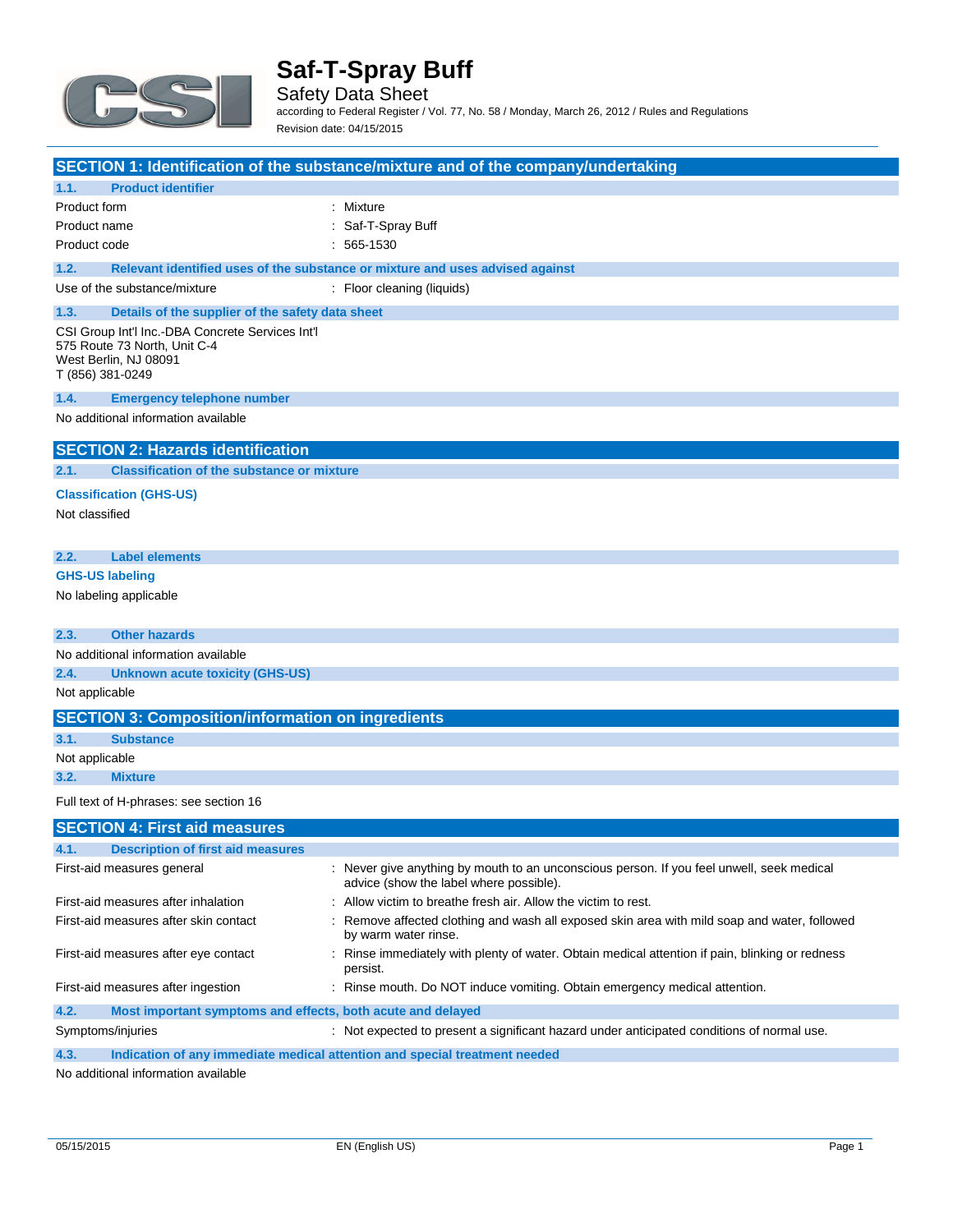#### Safety Data Sheet

according to Federal Register / Vol. 77, No. 58 / Monday, March 26, 2012 / Rules and Regulations

|                                     | <b>SECTION 5: Firefighting measures</b>                             |                                                                                                                                                                                                              |
|-------------------------------------|---------------------------------------------------------------------|--------------------------------------------------------------------------------------------------------------------------------------------------------------------------------------------------------------|
| 5.1.                                | <b>Extinguishing media</b>                                          |                                                                                                                                                                                                              |
|                                     | Suitable extinguishing media                                        | : Foam. Dry powder. Carbon dioxide. Water spray. Sand.                                                                                                                                                       |
|                                     | Unsuitable extinguishing media                                      | : Do not use a heavy water stream.                                                                                                                                                                           |
| 5.2.                                | Special hazards arising from the substance or mixture               |                                                                                                                                                                                                              |
|                                     | No additional information available                                 |                                                                                                                                                                                                              |
| 5.3.                                | <b>Advice for firefighters</b>                                      |                                                                                                                                                                                                              |
|                                     | Firefighting instructions                                           | : Use water spray or fog for cooling exposed containers. Exercise caution when fighting any<br>chemical fire. Prevent fire-fighting water from entering environment.                                         |
|                                     | Protection during firefighting                                      | : Do not enter fire area without proper protective equipment, including respiratory protection.                                                                                                              |
|                                     | <b>SECTION 6: Accidental release measures</b>                       |                                                                                                                                                                                                              |
| 6.1.                                | Personal precautions, protective equipment and emergency procedures |                                                                                                                                                                                                              |
| 6.1.1.                              | For non-emergency personnel                                         |                                                                                                                                                                                                              |
|                                     | Emergency procedures                                                | : Evacuate unnecessary personnel.                                                                                                                                                                            |
| 6.1.2.                              | For emergency responders                                            |                                                                                                                                                                                                              |
|                                     | Protective equipment                                                | : Equip cleanup crew with proper protection.                                                                                                                                                                 |
|                                     | Emergency procedures                                                | : Ventilate area.                                                                                                                                                                                            |
| 6.2.                                | <b>Environmental precautions</b>                                    |                                                                                                                                                                                                              |
|                                     |                                                                     | Prevent entry to sewers and public waters. Notify authorities if liquid enters sewers or public waters.                                                                                                      |
| 6.3.                                | Methods and material for containment and cleaning up                |                                                                                                                                                                                                              |
|                                     | Methods for cleaning up                                             | : Soak up spills with inert solids, such as clay or diatomaceous earth as soon as possible. Collect<br>spillage. Store away from other materials.                                                            |
| 6.4.                                | <b>Reference to other sections</b>                                  |                                                                                                                                                                                                              |
|                                     | See Heading 8. Exposure controls and personal protection.           |                                                                                                                                                                                                              |
|                                     | <b>SECTION 7: Handling and storage</b>                              |                                                                                                                                                                                                              |
| 7.1.                                | <b>Precautions for safe handling</b>                                |                                                                                                                                                                                                              |
|                                     | Precautions for safe handling                                       | : Wash hands and other exposed areas with mild soap and water before eating, drinking or<br>smoking and when leaving work. Provide good ventilation in process area to prevent formation<br>of vapor.        |
| 7.2.                                | Conditions for safe storage, including any incompatibilities        |                                                                                                                                                                                                              |
|                                     | Storage conditions                                                  | : Keep only in the original container in a cool, well ventilated place away from heat, hot surfaces,<br>sparks, open flame and other ignition sources. No smoking. Keep container closed when not in<br>use. |
|                                     | Incompatible products                                               | : Strong bases. Strong acids.                                                                                                                                                                                |
|                                     | Incompatible materials                                              | : Sources of ignition. Direct sunlight.                                                                                                                                                                      |
| 7.3.                                | <b>Specific end use(s)</b>                                          |                                                                                                                                                                                                              |
| No additional information available |                                                                     |                                                                                                                                                                                                              |
|                                     | <b>SECTION 8: Exposure controls/personal protection</b>             |                                                                                                                                                                                                              |
| 8.1.                                | <b>Control parameters</b>                                           |                                                                                                                                                                                                              |
|                                     | Cof T Caroy Ruff                                                    |                                                                                                                                                                                                              |

| Saf-T-Spray Buff |                |
|------------------|----------------|
| <b>ACGIH</b>     | Not applicable |
| <b>OSHA</b>      | Not applicable |

| <b>Exposure controls</b><br>8.2. |                                                                            |     |
|----------------------------------|----------------------------------------------------------------------------|-----|
| Personal protective equipment    | : Avoid all unnecessary exposure.                                          |     |
| Hand protection                  | : Wear protective gloves/eye protection/face protection protective gloves. |     |
| Eye protection                   | : Chemical goggles or safety glasses.                                      |     |
| Respiratory protection           | : Wear appropriate mask.                                                   |     |
| Other information                | : Do not eat, drink or smoke during use.                                   |     |
| 05/15/2015                       | EN (English US)                                                            | 2/5 |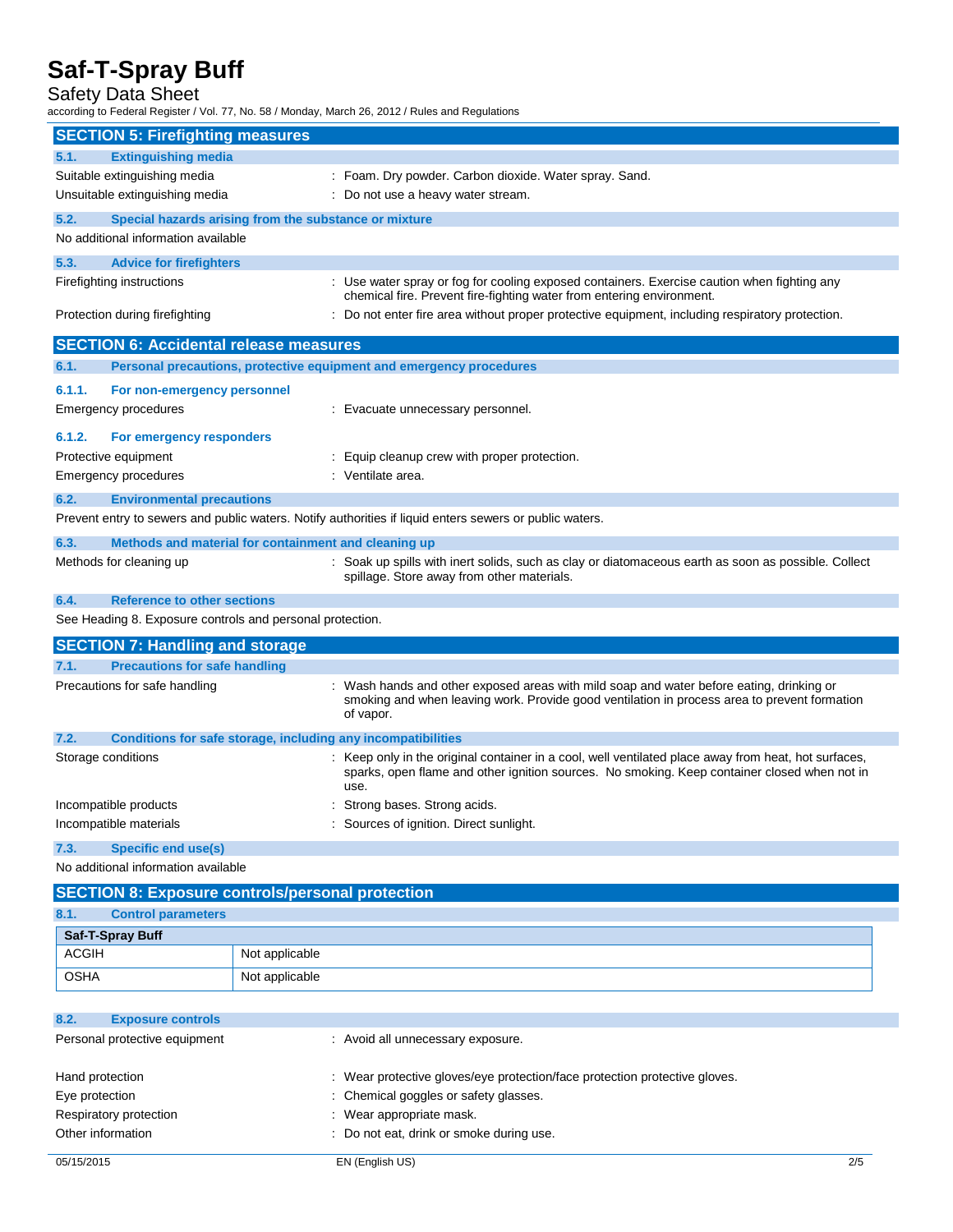### Safety Data Sheet

according to Federal Register / Vol. 77, No. 58 / Monday, March 26, 2012 / Rules and Regulations

| <b>SECTION 9: Physical and chemical properties</b>            |                                                                                                                                   |  |
|---------------------------------------------------------------|-----------------------------------------------------------------------------------------------------------------------------------|--|
| Information on basic physical and chemical properties<br>9.1. |                                                                                                                                   |  |
| Physical state                                                | : Liquid                                                                                                                          |  |
| Color                                                         | $:$ pink                                                                                                                          |  |
| Odor                                                          | : mild                                                                                                                            |  |
| Odor threshold                                                | : No data available                                                                                                               |  |
| pH                                                            | $: 8.5 - 9.5$                                                                                                                     |  |
| Melting point                                                 | : No data available                                                                                                               |  |
| Freezing point                                                | No data available                                                                                                                 |  |
| Boiling point                                                 | 212 - 220 °F                                                                                                                      |  |
| Flash point                                                   | : $\geq 200$ °F                                                                                                                   |  |
| Relative evaporation rate (butyl acetate=1)                   | : No data available                                                                                                               |  |
| Flammability (solid, gas)                                     | : No data available                                                                                                               |  |
| <b>Explosion limits</b>                                       | : No data available                                                                                                               |  |
| <b>Explosive properties</b>                                   | : No data available                                                                                                               |  |
| Oxidizing properties                                          | : No data available                                                                                                               |  |
| Vapor pressure                                                | : No data available                                                                                                               |  |
| Relative density                                              | : 1.03                                                                                                                            |  |
| Relative vapor density at 20 °C                               | : Same as water                                                                                                                   |  |
| Solubility                                                    | Soluble in water.<br>Water: Solubility in water of component(s) of the mixture :<br>• • • 0.15 g/100ml • 0.1 g/100ml • > 1000 g/l |  |
| Log Pow                                                       | : No data available                                                                                                               |  |
| Log Kow                                                       | : No data available                                                                                                               |  |
| Auto-ignition temperature                                     | : No data available                                                                                                               |  |
| Decomposition temperature                                     | : No data available                                                                                                               |  |
| Viscosity                                                     | No data available                                                                                                                 |  |
| Viscosity, kinematic                                          | No data available                                                                                                                 |  |
| Viscosity, dynamic                                            | : No data available                                                                                                               |  |
| 9.2.<br><b>Other information</b>                              |                                                                                                                                   |  |
| No additional information available                           |                                                                                                                                   |  |
| <b>SECTION 10: Stability and reactivity</b>                   |                                                                                                                                   |  |
| 10.1.<br><b>Reactivity</b>                                    |                                                                                                                                   |  |
| No additional information available                           |                                                                                                                                   |  |
| 10.2.<br><b>Chemical stability</b>                            |                                                                                                                                   |  |
| Stable under normal conditions. Not established.              |                                                                                                                                   |  |
| 10.3.<br><b>Possibility of hazardous reactions</b>            |                                                                                                                                   |  |
| Not established.                                              |                                                                                                                                   |  |
| 10.4.<br><b>Conditions to avoid</b>                           |                                                                                                                                   |  |
| Direct sunlight. Extremely high or low temperatures.          |                                                                                                                                   |  |
| 10.5.<br><b>Incompatible materials</b>                        |                                                                                                                                   |  |
| Strong acids. Strong bases.                                   |                                                                                                                                   |  |
| 10.6.<br><b>Hazardous decomposition products</b>              |                                                                                                                                   |  |
| Fume. Carbon monoxide. Carbon dioxide.                        |                                                                                                                                   |  |
| <b>SECTION 11: Toxicological information</b>                  |                                                                                                                                   |  |
| <b>Information on toxicological effects</b><br>11.1.          |                                                                                                                                   |  |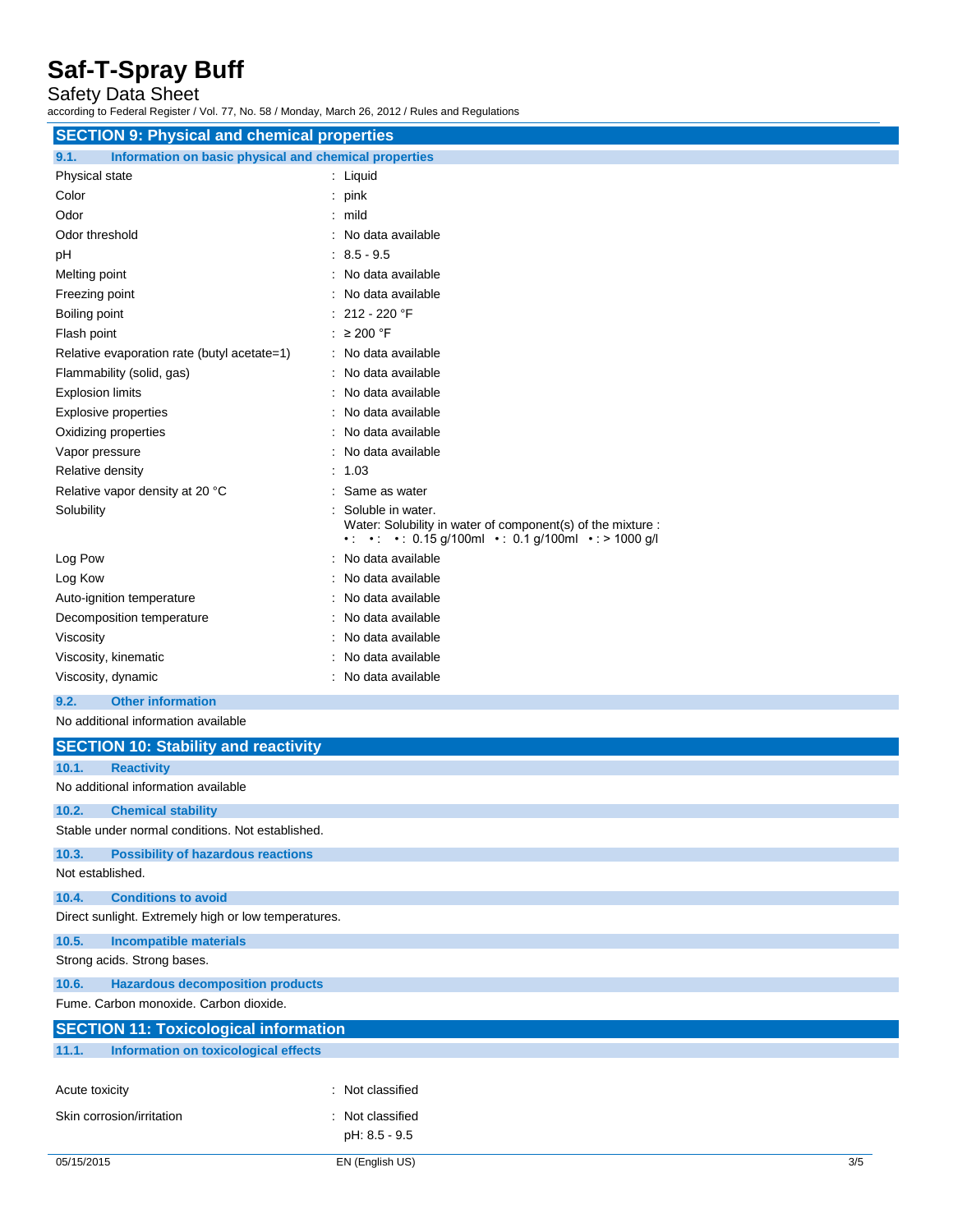### Safety Data Sheet

according to Federal Register / Vol. 77, No. 58 / Monday, March 26, 2012 / Rules and Regulations

Persistence and degradability Not established.

| Serious eye damage/irritation                          | : Not classified                                                    |
|--------------------------------------------------------|---------------------------------------------------------------------|
|                                                        | pH: 8.5 - 9.5                                                       |
| Respiratory or skin sensitization                      | : Not classified                                                    |
| Germ cell mutagenicity                                 | : Not classified                                                    |
| Carcinogenicity                                        | : Not classified                                                    |
| Reproductive toxicity                                  | : Not classified                                                    |
| Specific target organ toxicity (single exposure)       | : Not classified                                                    |
| Specific target organ toxicity (repeated<br>exposure)  | : Not classified                                                    |
| Aspiration hazard                                      | : Not classified                                                    |
| Potential Adverse human health effects and<br>symptoms | : Based on available data, the classification criteria are not met. |
| <b>SECTION 12: Ecological information</b>              |                                                                     |
| 12.1.<br><b>Toxicity</b>                               |                                                                     |
| No additional information available                    |                                                                     |
| 12.2.<br><b>Persistence and degradability</b>          |                                                                     |
| <b>Saf-T-Spray Buff</b>                                |                                                                     |

| 12.3.<br><b>Bioaccumulative potential</b>  |                                                                           |  |
|--------------------------------------------|---------------------------------------------------------------------------|--|
| Saf-T-Spray Buff                           |                                                                           |  |
| Bioaccumulative potential                  | Not established.                                                          |  |
| 12.4.<br><b>Mobility in soil</b>           |                                                                           |  |
| No additional information available        |                                                                           |  |
| 12.5.<br>Other adverse effects             |                                                                           |  |
| Effect on the global warming               | : No known ecological damage caused by this product.                      |  |
| Other information                          | : Avoid release to the environment.                                       |  |
| <b>SECTION 13: Disposal considerations</b> |                                                                           |  |
| <b>Waste treatment methods</b><br>13.1.    |                                                                           |  |
| Waste disposal recommendations             | : Dispose in a safe manner in accordance with local/national regulations. |  |
| Ecology - waste materials                  | : Avoid release to the environment.                                       |  |
| <b>SECTION 14: Transport information</b>   |                                                                           |  |
|                                            |                                                                           |  |

### **Department of Transportation (DOT)**

| In accordance with DOT        |                                           |
|-------------------------------|-------------------------------------------|
| Not regulated for transport   |                                           |
| <b>Additional information</b> |                                           |
| Other information             | : No supplementary information available. |

#### **ADR**

No additional information available

#### **Transport by sea** No additional information available

**Air transport**

No additional information available

| <b>SECTION 15: Regulatory information</b> |  |
|-------------------------------------------|--|
| 15.1. US Federal regulations              |  |
| No additional information available       |  |